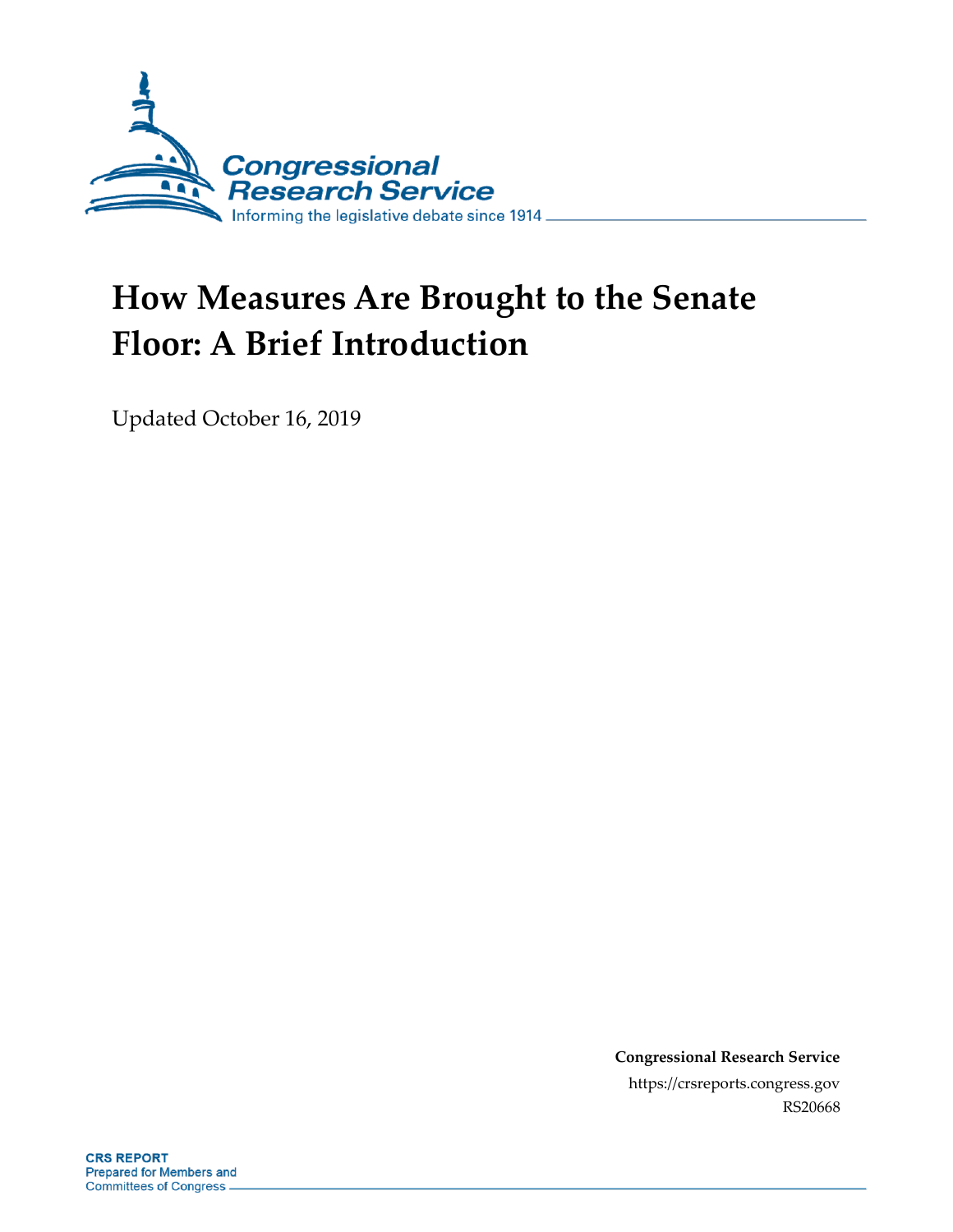### **Summary**

Two basic methods are used by the Senate to bring legislation to the floor for consideration: (1) The Senate, at the majority leader's request, grants unanimous consent to take up a matter or (2) it agrees to his motion to proceed to consider it. Because the motion to proceed is subject to debate in most circumstances, it is less frequently used. Both methods are derived from the basic premise that the Senate as a body may decide what matters it considers. The Senate may also use the same two methods to bring up executive business (nominations and treaties).

This report will be updated to reflect changes in Senate practice.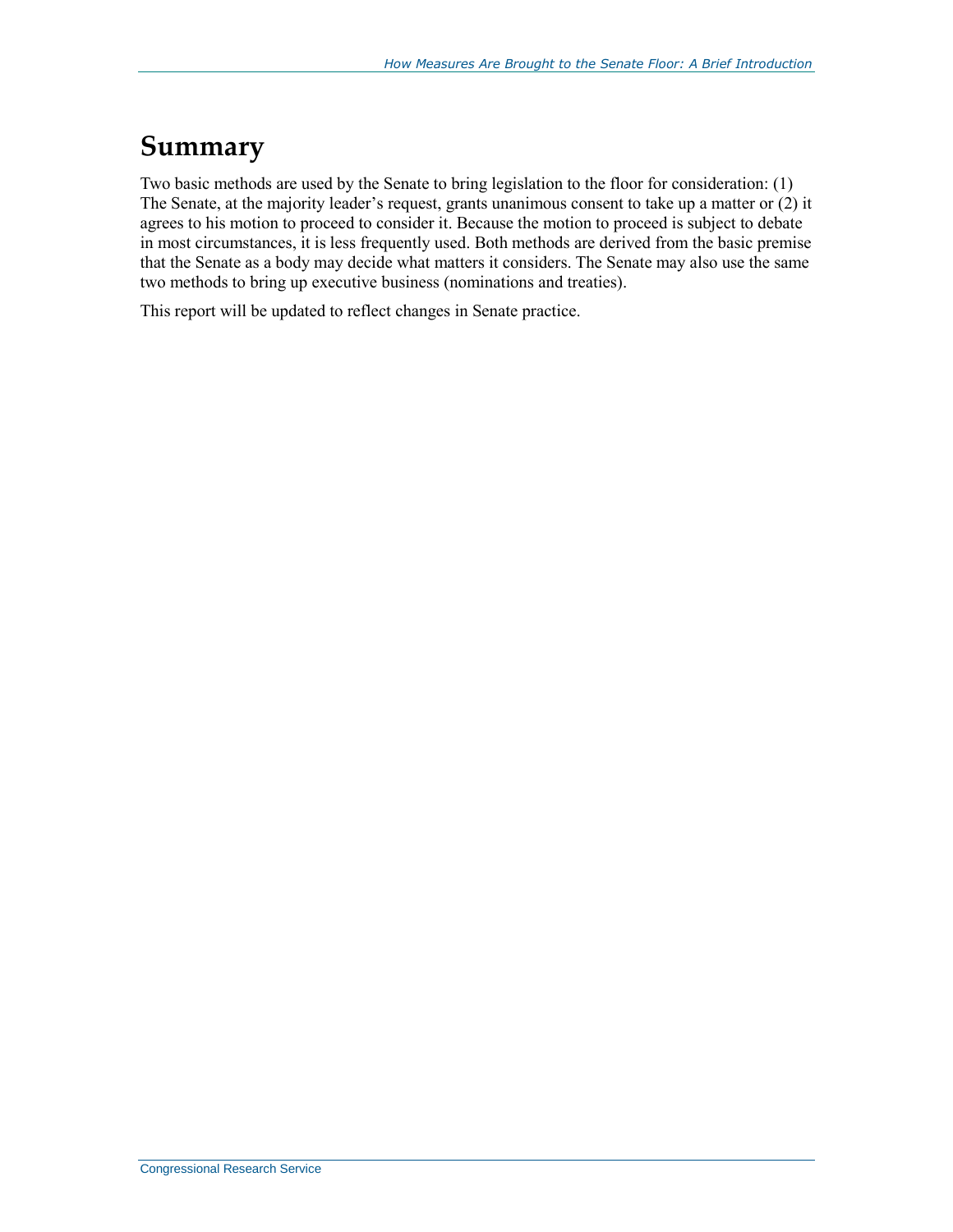# **Contents**

#### Contacts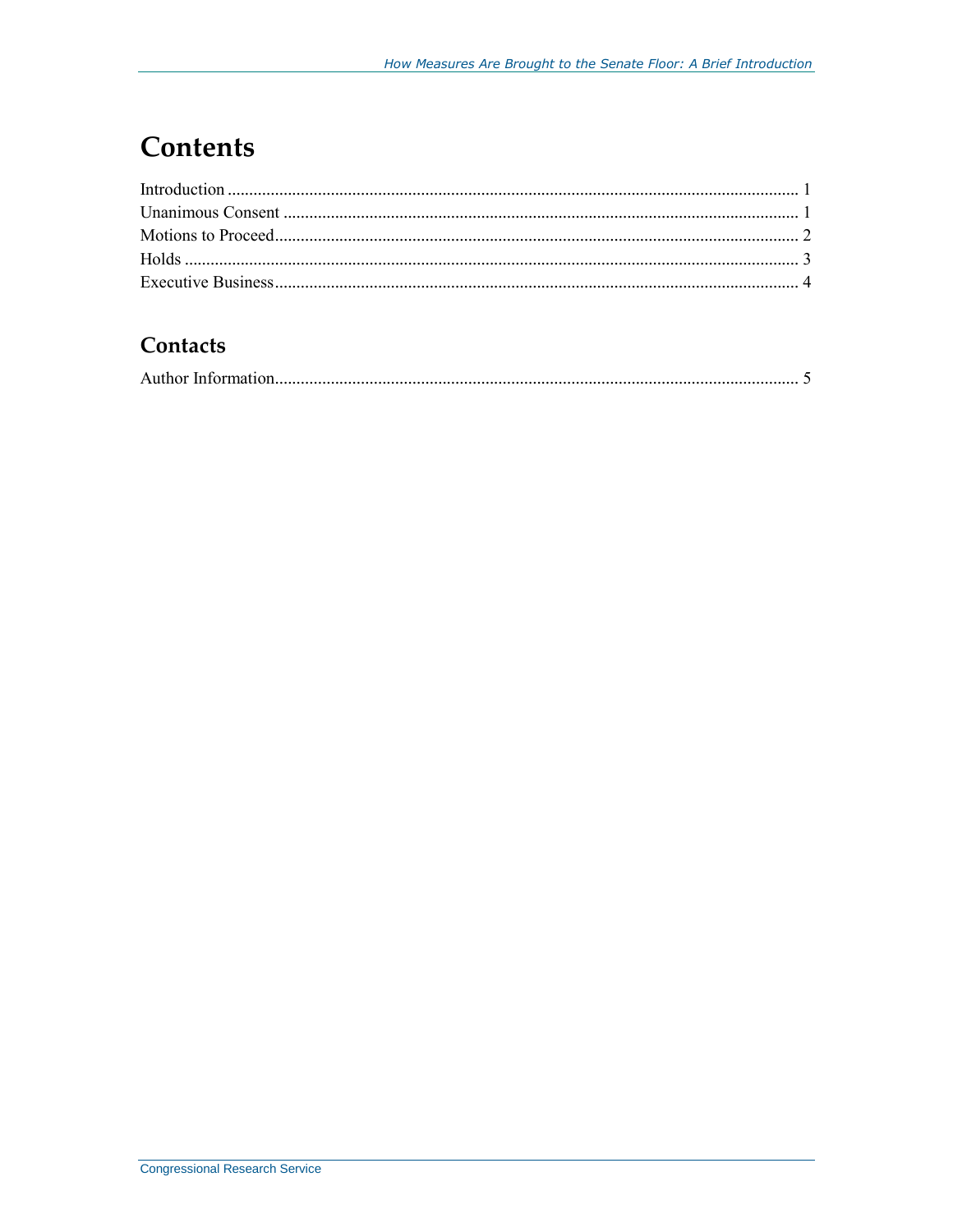# <span id="page-3-0"></span>**Introduction**

Most measures considered by the Senate are taken from its Calendar of Business, which lists measures available for floor consideration under the heading "General Orders." Usually, measures are placed on the calendar under General Orders when they are reported by the committee to which they have been referred. A bill or joint resolution may also be placed directly on the Calendar of General Orders upon introduction (or receipt from the House) under provisions contained in Senate Rule XIV. Normally, introduced measures are immediately read twice and referred to a committee. If objection is heard to a second reading on the same day, the measure is held over until the next day.<sup>1</sup> After a second reading, if objection is heard to further proceedings, the measure is not referred but is placed directly on the Calendar of General Orders. Conference reports do not come up for consideration from the calendar. Instead they may be called up at any time when the conference papers are filed at the "desk" in the Senate.

Over the Senate's history, the majority leader has acquired responsibility for arranging the schedule of the Senate's business. Although the presiding officer of the Senate is required to recognize any Senator seeking recognition, the long-standing practice of the Senate is to allow the majority leader (or minority leader) to have priority for recognition if seeking recognition at the same time as another Senator. Likewise, the majority leader (or a designee, such as the bill manager) is, by custom, the one who offers motions or makes unanimous consent requests concerning the floor agenda and scheduling, including the consideration of legislation or the time for the Senate to meet, recess, or adjourn.<sup>2</sup>

In general, the standing rules of the Senate place a strong emphasis on the prerogatives of individual Senators, even at the expense of the majority.<sup>3</sup> As a result, the Senate and its agenda are greatly influenced by the preferences of individual Senators. Senators may exercise their prerogatives at any time, but comity and compromise often lead Senators to relinquish the opportunity to exercise their prerogatives fully. In exchange they enable the Senate to conduct its business more efficiently and may receive corresponding concessions in relation to measures they favor.

# <span id="page-3-1"></span>**Unanimous Consent**

A large majority of measures reach the floor of the Senate when the Senate accepts a unanimous consent request to proceed to consider them made by the majority leader (or his designee). Normally, before the majority leader requests unanimous consent, he will consult with interested Senators to ensure that no objection will be made. Although the measures taken up are generally those that have been placed on the calendar, the Senate may, by unanimous consent, agree to take up any measure, whether it is already on the calendar, has been previously reported, or has even been introduced.

Unanimous consent agreements may provide for the Senate to immediately proceed to consider a measure or may be made in advance of actual consideration. The agreement may provide that the measure in question come up at a specific time in the future or that the majority leader (usually in

 $1$  The "day" in question is a legislative day. A legislative day begins when the Senate convenes after an adjournment. Sometimes, the Senate recesses, rather than adjourning, at the end of a day's session so that a legislative day may continue for many calendar days.

<sup>2</sup> For more information, see CRS Report RS21255, *Motions to Proceed to Consider Measures in the Senate: Who Offers Them?*, by Richard S. Beth and Mark J. Oleszek.

<sup>3</sup> For more information, see CRS Report RL30850, *Minority Rights and Senate Procedures*, by Judy Schneider.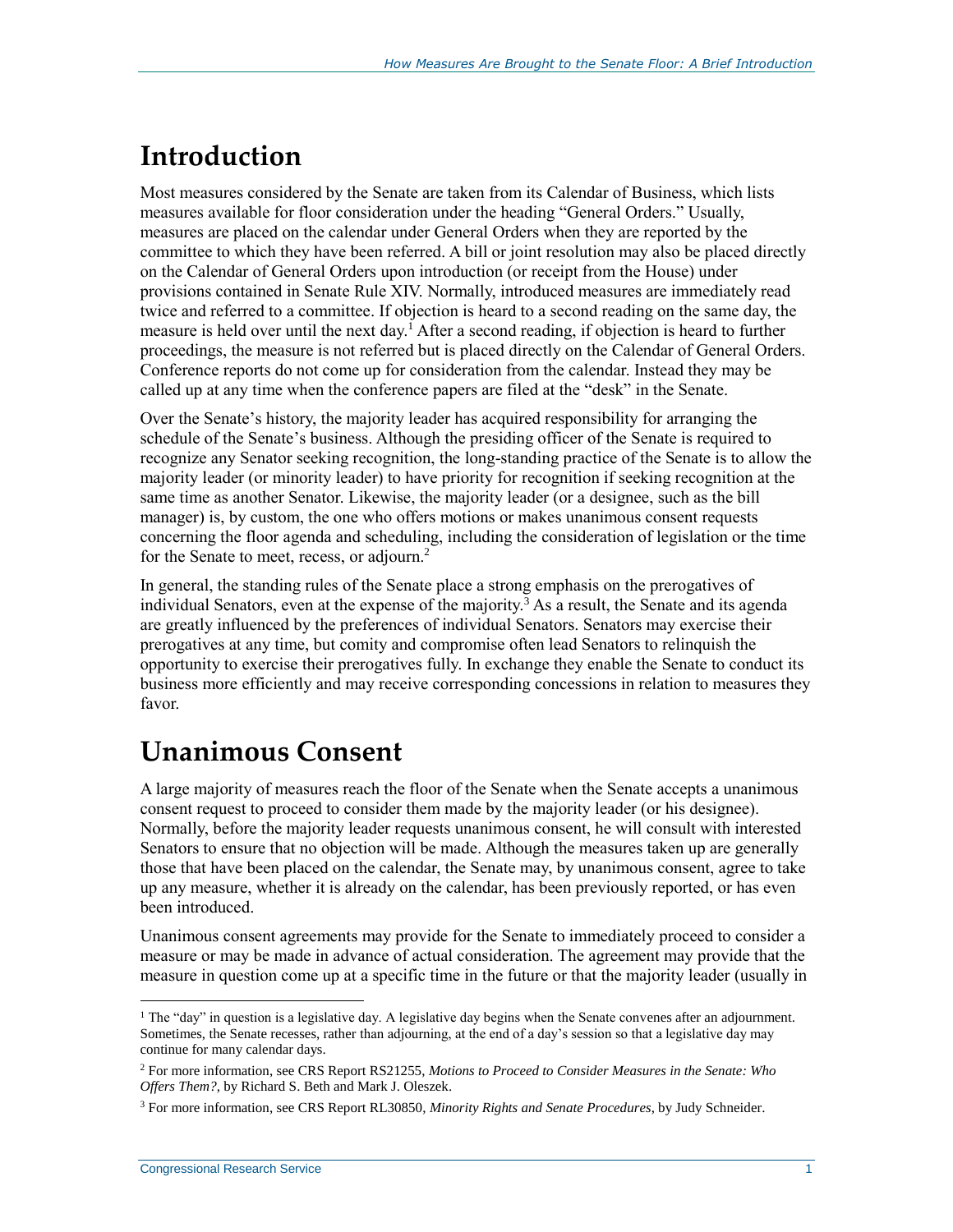consultation with the minority leader) bring it up unilaterally at any time thereafter. Unanimous consent agreements to bring a measure to the floor, perhaps by discharging a Senate committee from its further consideration, as well as to pass it without debate, are common. Such agreements often permit Senators to have their statements placed in the *Congressional Record* as if they were delivered. The process of consultation and negotiation used to craft such unanimous consent agreements is sometimes referred to as the "clearance" process.

The request for unanimous consent to take up a measure is often made in a freestanding form, but sometimes it is part of a more extensive unanimous consent request that also sets terms for the measure's consideration. The majority leader often seeks to negotiate such terms in advance, placing limits on the ability of Senators to debate a measure or offer amendments, because the rules of the Senate place no general limits on such prerogatives. These negotiations are designed to produce unanimous consent agreements (sometimes called "time agreements," since one of their primary objectives is to limit the time available for debate) that govern consideration of a measure in place of the regular standing rules of the Senate.<sup>4</sup>

### <span id="page-4-0"></span>**Motions to Proceed**

Alternatively, the majority leader may instead offer a motion that the Senate proceed to consideration of a measure, particularly if he has been unable to negotiate a unanimous consent agreement to do so.<sup>5</sup> Although this motion requires only a simple majority for approval, in most parliamentary situations it is debatable. As a result, the motion to proceed is itself susceptible to extended debate. Accordingly, even before a measure can itself reach the Senate floor, there may be a filibuster on the question of whether the Senate should consider it at all.<sup>6</sup>

The majority leader may attempt to invoke cloture on the motion to proceed but may still be faced with a filibuster against the underlying measure. Since 1959, the rules of the Senate have allowed cloture to be invoked on the motion to proceed regardless of the type of underlying measure.<sup>7</sup>

On January 24, 2013, the Senate amended Senate Rule XXII to establish an additional, optional process of invoking cloture on a motion to proceed that differs in some respects from the normal cloture process.<sup>8</sup> Under this process, if a cloture motion filed on a motion to proceed to consider a measure or matter is signed by both floor leaders, seven additional Senators not affiliated with the majority party, and seven additional Senators not affiliated with the minority party, it will be eligible for a vote on the next session day (as opposed to the second day of session, as would otherwise be the case). If cloture is invoked, the vote will immediately be put on the motion to proceed without the usual 30 hours of post-cloture consideration.<sup>9</sup>

<sup>4</sup> In the past, the majority leader would sometimes negotiate a time agreement in conjunction with a unanimous consent request to consider a measure, but this is no longer as common. For more on Senate procedure generally, see CRS Report 96-548, *The Legislative Process on the Senate Floor: An Introduction*, by Valerie Heitshusen.

<sup>5</sup> Under Rule XVII, all reports of committees, including written reports accompanying bill and the bills themselves, must lie over one day before a motion to proceed to their consideration is in order. This does not apply to privileged measures and can be superseded by unanimous consent or, rarely, by two-thirds vote of the Senate.

<sup>6</sup> For more information, see CRS Report RL30360, *Filibusters and Cloture in the Senate*, by Valerie Heitshusen and Richard S. Beth.

<sup>7</sup> From the time the cloture rule was first adopted in 1917 until 1949, the motion to proceed was not subject to cloture. From 1949 until 1959, cloture could be invoked on a motion to proceed except when the underlying measure would amend Senate rules.

<sup>8</sup> See S.Res. 16, 113th Congress.

<sup>9</sup> For more information, see CRS Report R42996, *Changes to Senate Procedures at the Start of the 113th Congress*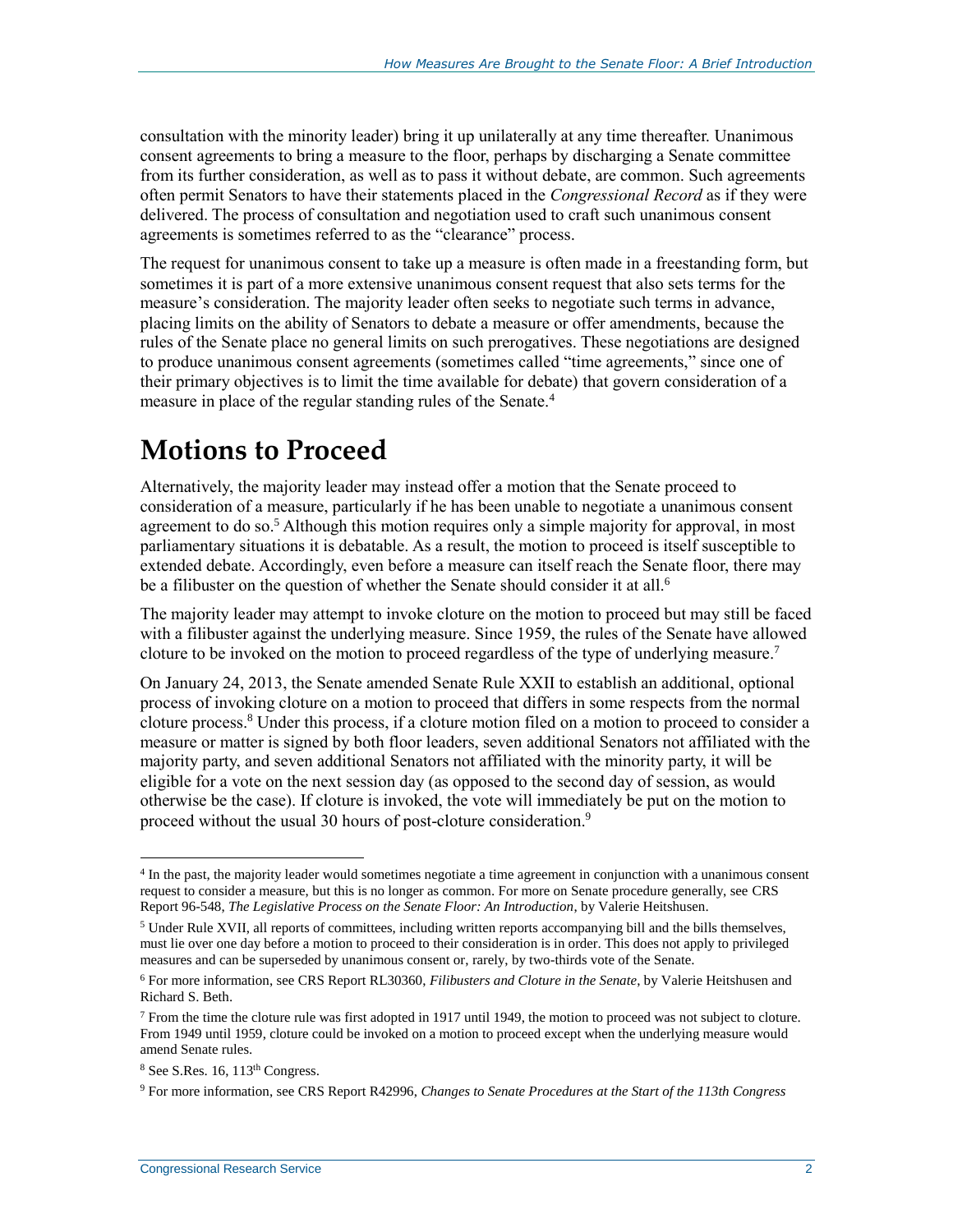Under certain circumstances the motion to proceed is not debatable. In particular, the motion is non-debatable when offered:

- on a conference report<sup>10</sup> or amendments between the houses,<sup>11</sup>
- $\bullet$  on a measure considered pursuant to a rule-making statute,<sup>12</sup> or
- $\bullet$  during the morning hour.<sup>13</sup>

Although a non-debatable motion to proceed could be made during the morning hour on a wide variety of measures, it is not a frequent occurrence in modern chamber practice. When the Senate adjourns it will routinely stipulate by unanimous consent that at the start of the next legislative day the morning hour be deemed to have expired and, thus, no motion to proceed be in order. Additionally, a motion made during legislative session to proceed to consider executive calendar business (described below) is also not debatable.

#### <span id="page-5-0"></span>**Holds<sup>14</sup>**

 $\overline{a}$ 

The practice of Senate majority leaders seeking advance clearance for unanimous consent to call up measures often serves to give them notice of potential objections to consideration from other Senators. A complex network of formal and informal avenues of information flows between the majority leader's office and those of all other Senators. This network is used to notify Senators of scheduling proposals from the majority leader's office and in return to provide the majority leader's office with specific requests or objections of other Senators. Similar information flows through the minority leader's office.

Notifications of prospective objections to requests to take up a measure are referred to as "holds." Senate rules provide a Senator placing a hold with at least two possible ways of enforcing it. First, if a unanimous consent request to consider a measure is made despite the hold, the Senator may object to the request. Because one objection suffices to defeat a unanimous consent request, the majority leader will frequently refrain from propounding the request on the floor when one or more Senators have made it known that they would object.

Second, if a request for unanimous consent meets objection, the majority leader may instead attempt to bring the measure up by offering a motion to proceed. Inasmuch as the motion to proceed is usually debatable, a Senator who wishes not to see the measure reach the floor may

*Affecting the Operation of Cloture (S.Res. 15 and S.Res. 16)*, by Elizabeth Rybicki.

<sup>&</sup>lt;sup>10</sup> U.S. Congress, Senate, *Riddick's Senate Procedure*, 101<sup>st</sup> Cong., 2<sup>nd</sup> sess., S.Doc 101-28 (Washington: GPO, 1992), pp. 471, 731.

<sup>11</sup> *Riddick's Senate Procedure*, pp. 1034-1035.

 $12$  Congress occasionally enacts legislation that provides special procedures for considering specific measures. One example is the Congressional Budget Act of 1974, which provides procedures for considering concurrent resolutions on the budget and budget reconciliations measures. These enactments are considered an exercise of the authority granted in Article I, Section 5, of the Constitution to each house to "determine the rules of its proceedings." Some of these statutes specify that a motion to proceed to consider the measures they govern is non-debatable.

<sup>&</sup>lt;sup>13</sup> Although rarely used in modern practice, Senate rules VII and VIII provide for a period of two hours known as "morning hour" to automatically occur at the beginning of each new legislative day. During the second hour, or if the routine business known as "morning business" is concluded before the end of the first hour, a non-debatable motion to proceed would be in order (although it may not be used to call up the measure that would change Senate rules). If consideration of the measure called up by such a motion to proceed is not concluded before the end of morning hour, it is returned to the calendar, and the previous unfinished business is laid before the Senate automatically. If there is no unfinished business, the Senate may continue to consider the measure taken up during the morning hour.

<sup>14</sup> For more information, see CRS Report R43563, *"Holds" in the Senate*, by Mark J. Oleszek.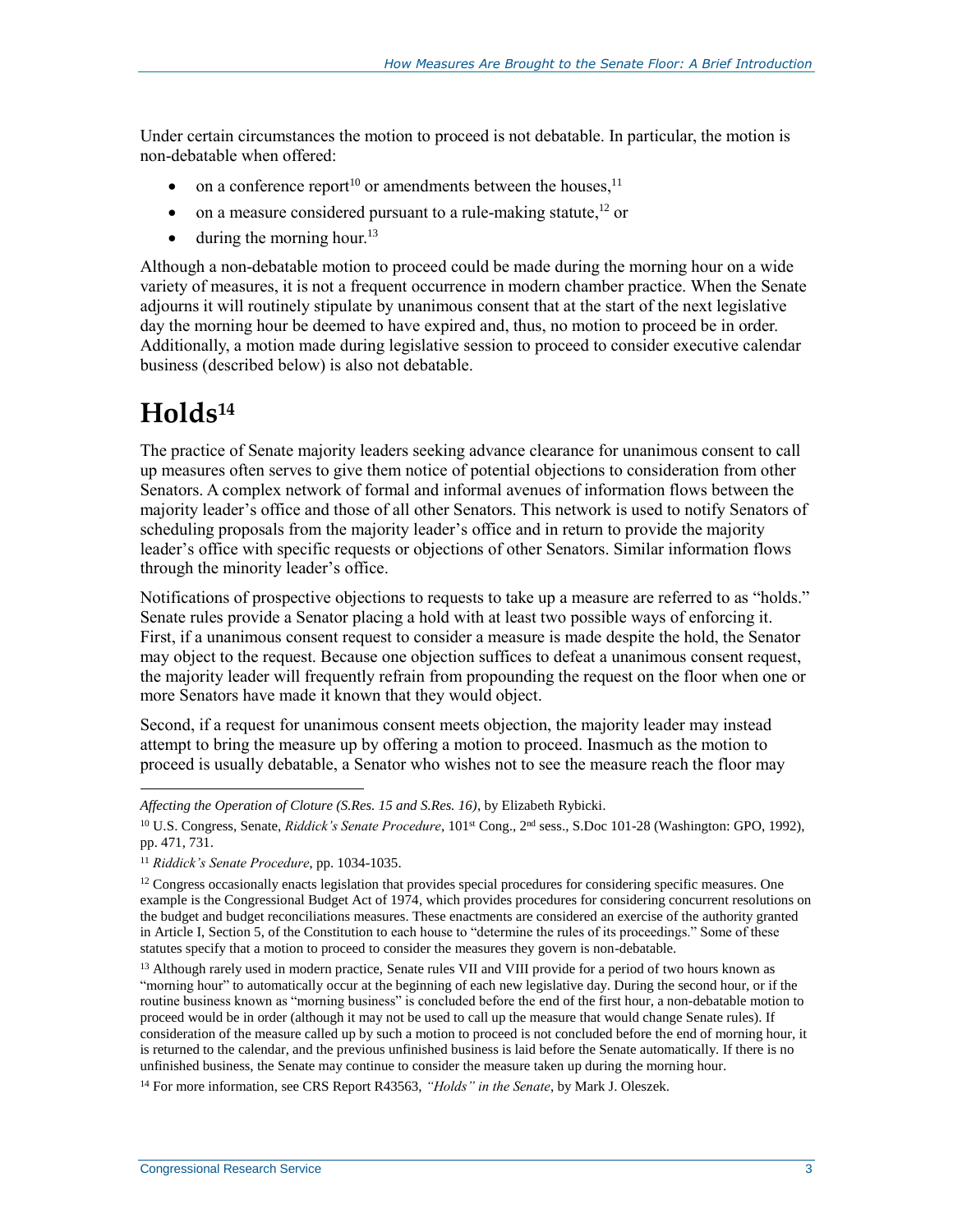attempt to block its consideration by engaging in or threatening to engage in extended debate of this motion, a form of filibuster. Holds are given serious consideration by the majority leader when negotiating the Senate's floor agenda.

A hold is the prerogative of any Senator and may be placed for any reason. In some cases, a hold may simply reflect a request by a Senator that he or she be given advance notice before a measure will be brought to the floor. In others, a hold may be part of a complex negotiation over unanimous consent agreements covering consideration of one or more measures or even part of a deliberate plan to block consideration.

In recent years, there have been efforts to regulate the use of holds in the Senate. Section 512 of P.L. 110-81, the Honest Leadership and Open Government Act, directs the majority and minority leaders of the Senate to recognize an anonymous hold only when public notice procedures outlined in that section are followed by Senators.<sup>15</sup> At the beginning of the  $112<sup>th</sup>$  Congress (2011-2012), the Senate adopted a standing order that was designed to supplement this law.<sup>16</sup>

### <span id="page-6-0"></span>**Executive Business**

Senate rules provide that executive business (i.e., treaties and nominations) be considered in executive session rather than in legislative session like other business of the Senate.

Under Rule XXV, all treaties are referred to the Foreign Relations Committee and, when they are reported, are placed on the Executive Calendar. Treaties must lie over for one calendar day before any subsequent Senate consideration. Similarly, under Rule XXXI, nominations must be referred to the appropriate committee and cannot be voted on the same day they are received from the President or on the same day they are reported, except by unanimous consent.

The majority leader will typically seek to obtain unanimous consent to go into executive session to consider specific executive business. However, a majority leader may alternatively make a motion to go into executive session that may specify a particular treaty or nomination to be considered. The motion to go into executive session is neither debatable nor amendable and is highly privileged. It takes precedence over all motions except to adjourn or recess and is not subject to a motion to table. If the motion provides that the Senate go into executive session to consider a specific piece of executive business, the effect is to raise executive business for consideration by non-debatable motion.<sup>17</sup>

Although infrequent in current practice, the Senate may also agree to a request or motion to go into executive session without an item of executive business being specified. In that case, once the Senate is in executive session, it may proceed to specific executive business by unanimous consent or by motion, but the motion would be debatable.

On November 21, 2013, and April 6, 2017, the Senate voted to establish new precedents related to the number of votes necessary to bring debate to a close on presidential nominations. Under these precedents, invoking cloture on presidential nominations requires a vote of a majority of Senators

<sup>15</sup> For more on the provisions of Section 512, see CRS Report R43563, *"Holds" in the Senate*, by Mark J. Oleszek.

 $16$  See S.Res. 28,  $112$ <sup>th</sup> Congress.

 $17$  Historically, the practice of the Senate was to consider all treaties or nominations in the order in which they appeared on the calendar of executive business, but more recent precedents have established that the Senate may consider these matters in any order it chooses. See *Riddick's Senate Procedure*, pp. 941-942, and U.S. Congress, Senate Committee on Foreign Relations, *Treaties and Other International Agreements: The Role of the United States Senate*, 106<sup>th</sup> Cong., 2<sup>nd</sup> sess., S. Prt. 106-71 (Washington: GPO, 2001), p. 137.